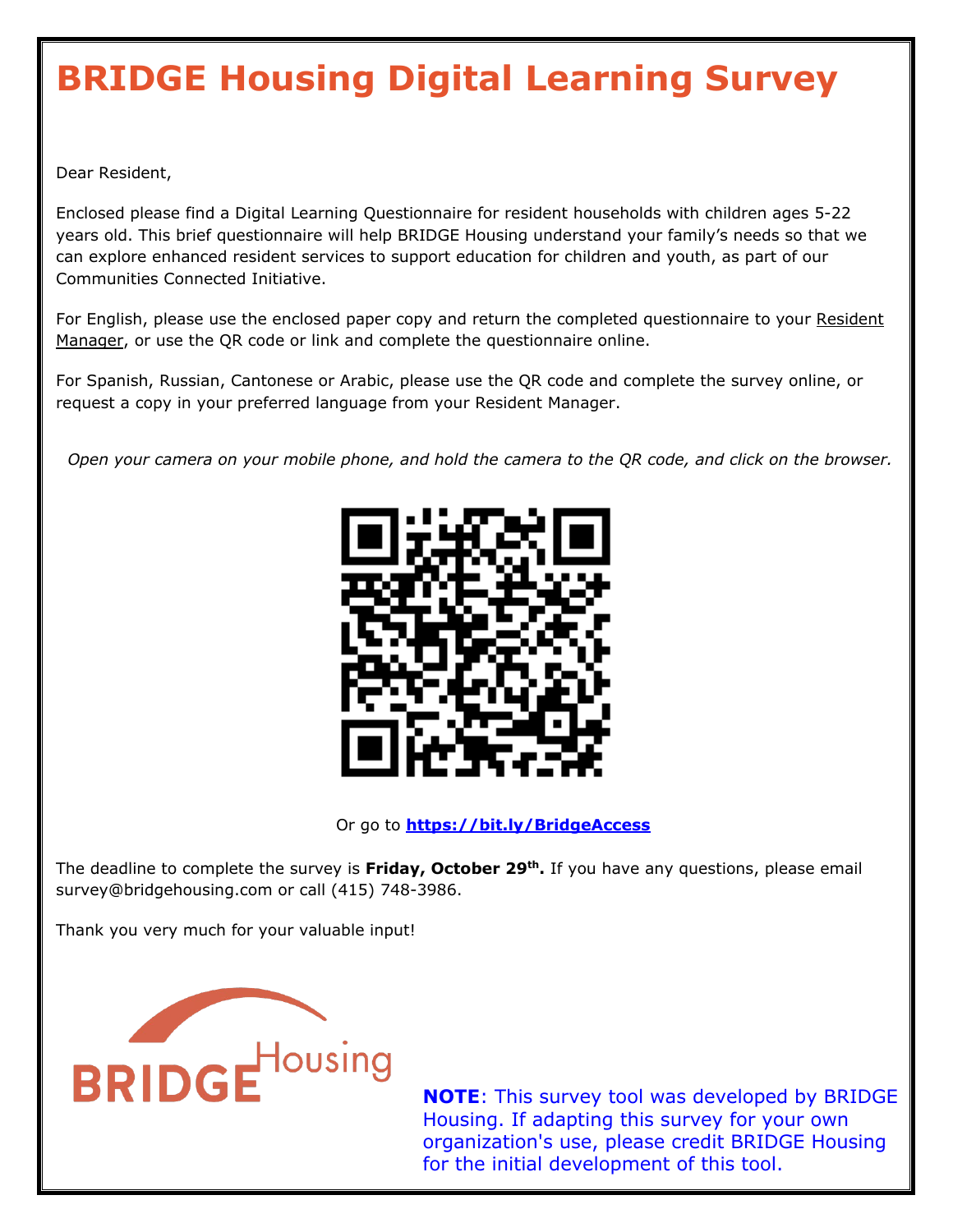|    | 1. Please write your unit number. _                                                                                                                             |                           |                         |                         |                     |  |  |  |  |
|----|-----------------------------------------------------------------------------------------------------------------------------------------------------------------|---------------------------|-------------------------|-------------------------|---------------------|--|--|--|--|
|    | 2. Do you have an internet plan in your home? Note: this does not include your cell phone data plan.<br>No (If no, go to Question 5)<br>Yes                     |                           |                         |                         |                     |  |  |  |  |
|    | 3. What is the connection speed that you need, to engage in learning at home?                                                                                   |                           |                         |                         |                     |  |  |  |  |
|    | Moderate: Enough to get online, to check<br>Fast: Enough to smoothly stream video,<br>in, and comfortably browse the web.<br>quickly download large files, etc. |                           |                         |                         |                     |  |  |  |  |
|    | Lightning Fast: Fastest possible<br>connection for all sorts of projects.                                                                                       |                           | I don't know.           |                         |                     |  |  |  |  |
|    | 4. Do you have access to this connection speed in your home?<br>Most of the time, but not always.<br>Sometimes but not enough.<br>Yes<br><b>No</b>              |                           |                         |                         |                     |  |  |  |  |
| 5. | Do you have devices (e.g., laptop computer, desktop computer, tablet) that can access the internet<br>in your home?<br>No (If no, go to Question 7).<br>Yes     |                           |                         |                         |                     |  |  |  |  |
|    | a. If yes above, are the devices in good working condition?<br>Yes<br>No                                                                                        |                           |                         |                         |                     |  |  |  |  |
|    | 6. (If Yes to #5) Put a number next to all devices that you have in your home that are in good<br>working condition and can be used to access the internet.     |                           |                         |                         |                     |  |  |  |  |
|    | Laptop computer/Chromebook                                                                                                                                      |                           |                         |                         |                     |  |  |  |  |
|    | Desktop computer                                                                                                                                                |                           |                         |                         |                     |  |  |  |  |
|    | Smart Phone                                                                                                                                                     |                           |                         |                         |                     |  |  |  |  |
|    | Tablet/Ipad                                                                                                                                                     |                           |                         |                         |                     |  |  |  |  |
|    | 7. For each row, please select one response. Overall, how comfortable are you:                                                                                  |                           |                         |                         |                     |  |  |  |  |
|    |                                                                                                                                                                 | Not at all<br>comfortable | Not very<br>comfortable | Somewhat<br>comfortable | Very<br>comfortable |  |  |  |  |
|    | Using your home devices<br>(e.g., computer, tablet)                                                                                                             | $\Box$                    | $\Box$                  | $\Box$                  | $\Box$              |  |  |  |  |
|    | Using an internet search<br>engine to look for information<br>online                                                                                            | $\Box$                    | $\Box$                  | $\Box$                  | $\Box$              |  |  |  |  |
|    | Sending a personal message<br>to another person via email or<br>online messaging                                                                                | $\Box$                    | $\Box$                  | $\Box$                  | $\Box$              |  |  |  |  |
|    | Getting into video/webinar<br>software (i.e., Zoom, GoTo                                                                                                        | $\Box$                    | $\Box$                  | $\Box$                  | $\Box$              |  |  |  |  |

Meeting, Teams, or Webex) without any help from others